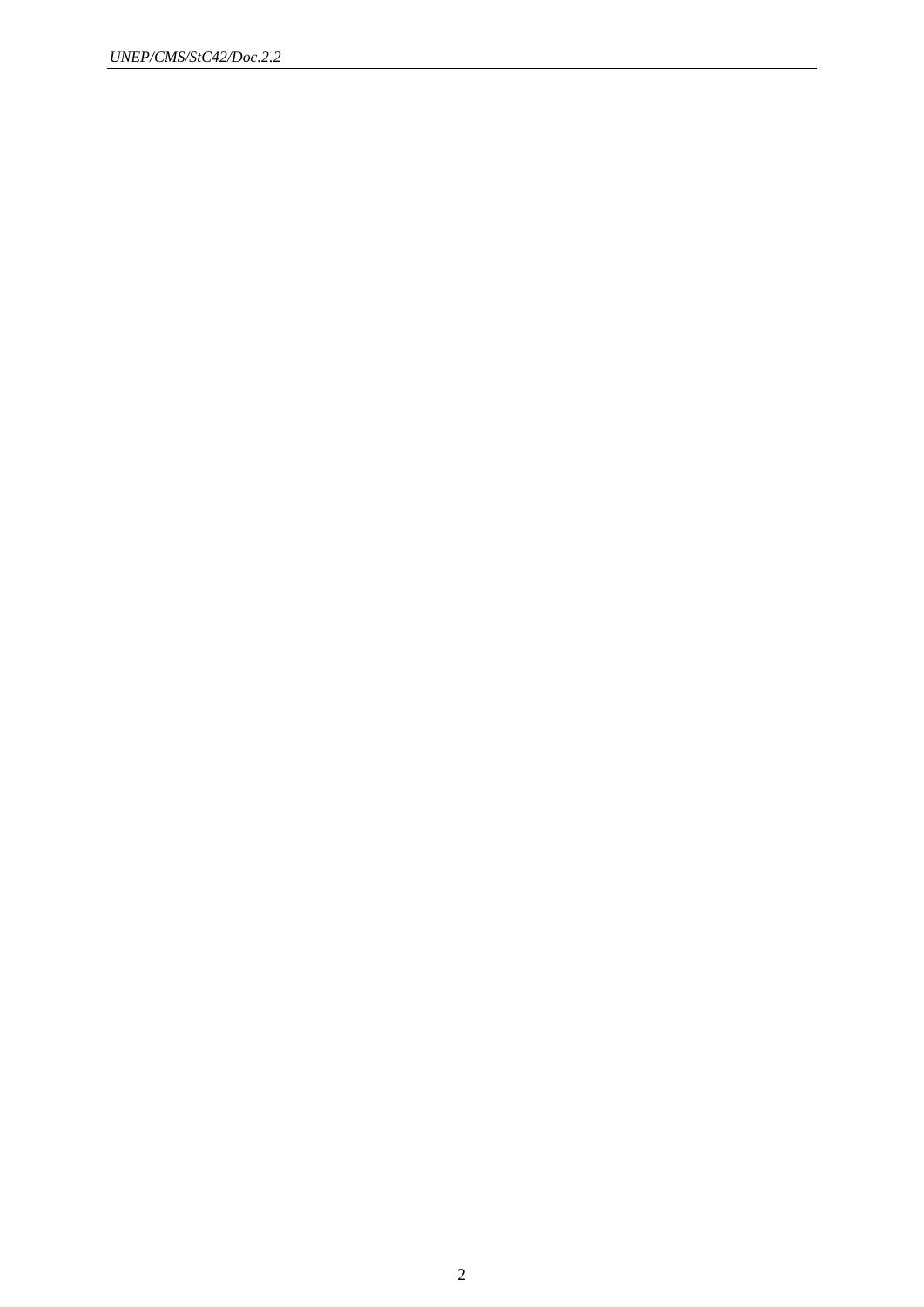## **SUNDAY 2 NOVEMBER 2014**

| 42 <sup>nd</sup> MEETING OF THE CMS STANDING COMMITTEE |                                                                                                                                                                            |                                |                                                                                                                                                                                                                                                                                                                                                                                        |  |  |
|--------------------------------------------------------|----------------------------------------------------------------------------------------------------------------------------------------------------------------------------|--------------------------------|----------------------------------------------------------------------------------------------------------------------------------------------------------------------------------------------------------------------------------------------------------------------------------------------------------------------------------------------------------------------------------------|--|--|
| <b>Time</b>                                            | <b>Agenda Item</b>                                                                                                                                                         | <b>Document</b>                | <b>Comments/Action requested</b>                                                                                                                                                                                                                                                                                                                                                       |  |  |
| $10:00 - 14:00$                                        | <b>Registration</b>                                                                                                                                                        |                                |                                                                                                                                                                                                                                                                                                                                                                                        |  |  |
| $14:00 - 17:00$                                        | 1. Opening remarks and introductions                                                                                                                                       |                                | The Chair will open the Meeting followed by a welcoming address<br>by the Executive Secretary                                                                                                                                                                                                                                                                                          |  |  |
|                                                        | 2.<br>Adoption of the agenda<br>2.1. Provisional Agenda and documents<br>2.2. Annotated Agenda and meeting schedule                                                        | StC42/Doc.2.1<br>StC42/Doc.2.2 | The Provisional and the Annotated Agenda will be proposed for<br>adoption                                                                                                                                                                                                                                                                                                              |  |  |
|                                                        | Adoption of the Report of the 41 <sup>st</sup> Meeting of the StC42/Doc.3<br>3.<br><b>CMS Standing Committee</b>                                                           |                                | The Secretariat will introduce the document. The final draft of the<br>report of the 41 <sup>st</sup> Meeting of the Standing Committee will be proposed<br>for adoption. Action requested: StC41 report adopted.                                                                                                                                                                      |  |  |
|                                                        | Progress Report on activities since the 41 <sup>st</sup><br>4.<br><b>Meeting of the CMS Standing Committee</b>                                                             |                                | The Chair might invite regional Standing Committee members and/ or<br>Observers and the Secretariat to report orally back on main activities<br>since the last Meeting of the Standing Committee.<br>Action requested: The Standing Committee takes note of the activities<br>since its $41st$ Meeting.                                                                                |  |  |
|                                                        | Strategic Plan for Migratory Species 2015-2023 StC42/Doc.5<br>5.                                                                                                           | StC42/Inf.2                    | The Chair of the Strategic Plan Working Group will introduce the<br>document and report back on the latest developments and the way<br>forward after COP11. Action requested: The Standing Committee takes<br>note of the document and the report of the Chair of the Strategic Plan<br>Working Group.                                                                                 |  |  |
|                                                        | <b>Cooperation with other MEA Secretariats</b><br>6.<br>6.1 Joint Work Plan with CITES                                                                                     | StC42/Doc.6.1                  | The Secretariat will introduce the Joint Work Plan with CITES<br>Action requested: The Standing Committee will be requested to approve<br>the Joint Work Programme and provide further guidance as necessary.                                                                                                                                                                          |  |  |
|                                                        | Process for the Election of the new Members of<br>7.<br>the Standing Committee for next triennium (and<br>Finance and Budget Sub-Committee) in<br>accordance with Res 9.15 | UNEP/CMS/Res.9.15              | The Secretariat will briefly introduce the process with respect to<br>election of new Members of the Standing Committee and the Finance<br>and Budget Sub-Committee. Action requested: The Standing<br>Committee Members will take note of the process to elect new<br>Members of both Committees and will follow this issue up in the<br>Regional Coordination meetings during COP11. |  |  |